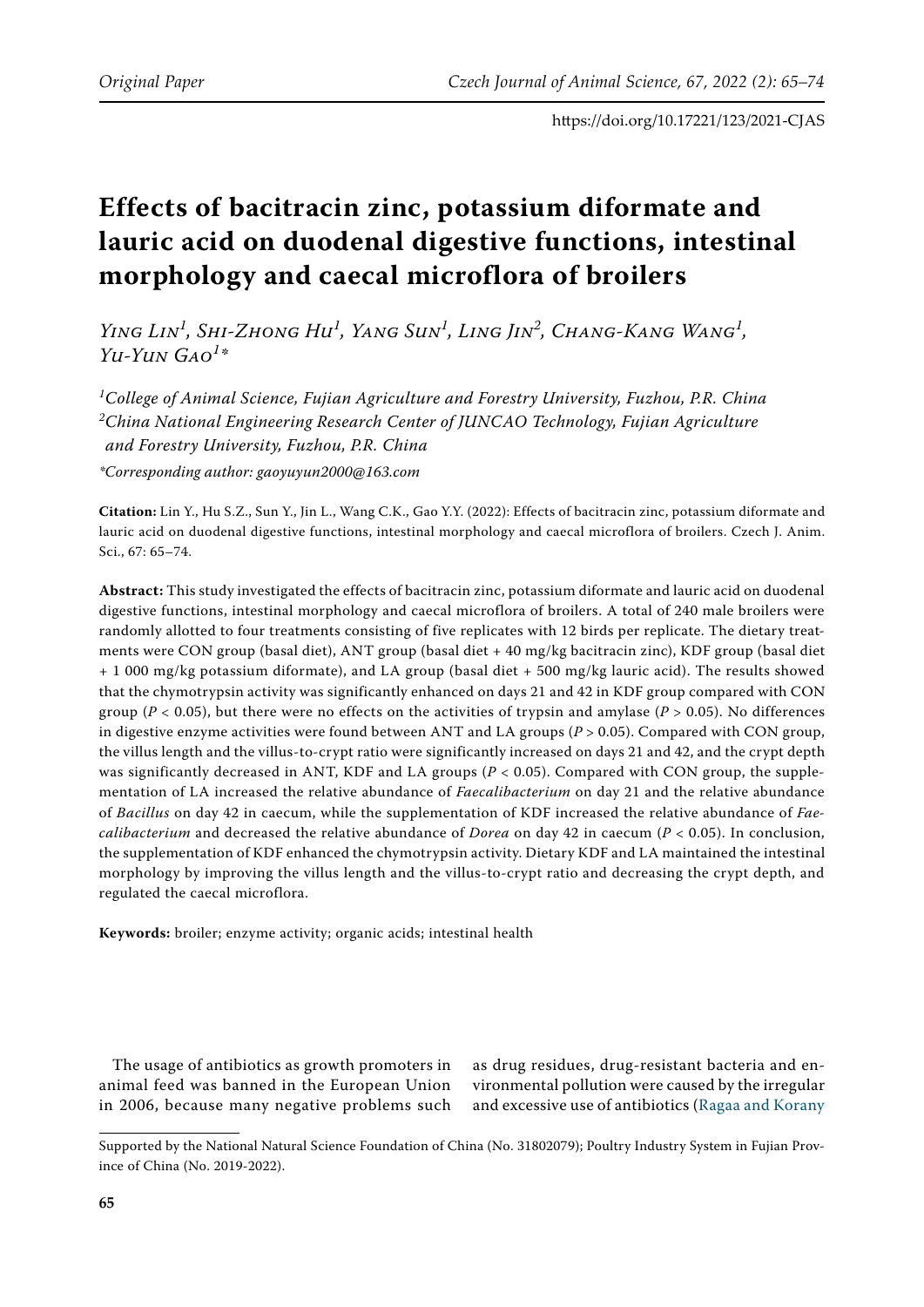[2016;](#page-9-0) [Wang et al. 2019](#page-9-1)). Thus, the selection of alternatives to antibiotics has basically become an irresistible trend, especially in the context of the ban on antibiotics. There are many antibiotic substitutes, such as prebiotics, probiotics, essential oils and organic acids, among which organic acids have shown a promising prospect in feeding practices due to the advantages of antibacterial property, enhancing the production performance of animals, and improving the intestinal flora [\(Emami et al.](#page-8-0)  [2017;](#page-8-0) [Roth et al. 2017](#page-9-2)). Formic acid has an antimicrobial effect, but the use of formic acid is limited by its pungent odour, corrosiveness and the small molecular weight which can pass directly through the small intestinal epithelium by diffusion, reducing its actions on the posterior intestine ([Ragaa](#page-9-0)  [and Korany 2016\)](#page-9-0). Potassium diformate (KDF), as a formate, can effectively avoid the disadvantages of formic acid and has the advantages of convenient transportation, low causticity and small irritation, which has attracted interests ([Huyghebaert et al.](#page-9-3)  [2011\)](#page-9-3). Meanwhile, the first green feed additive approved by the European Union in 2001 to replace antibiotics to promote growth [Council Regulation (EC) No. 1334/2001] was KDF, mainly due to its strong antimicrobial effect against several bacteria [\(Zhou et al. 2009\)](#page-9-4).

The medium-chain fatty acid lauric acid (LA) with 12 carbon atoms is mainly found in coconut oil ([Kappally et al. 2015\)](#page-9-5). The antimicrobial activity of LA and the derivative monolaurin, which can destroy cell membranes of gram-positive bacteria and lipid-coated viruses, are recognised to interfere with main cellular responses like the activation of transduction cascades and gene transcription [\(Dayrit 2014\)](#page-8-1). Moreover, most LA is absorbed by epithelial cells in the small intestine and then promotes intestinal integrity ([Montgomery et al. 2013\)](#page-9-6).

A large number of reports showed that organic acids played important roles in the intestinal health of poultry ([Emami et al. 2017](#page-8-0); [Roth et al. 2017](#page-9-2)). However, little is known about the specific study of KDF and LA on the intestinal morphology, digestive enzyme activities and intestinal microflora in broilers. We hypothesised that KDF and LA could improve the intestinal digestive ability, intestinal development and regulate the caecal microflora structure of broilers. Thus, this experiment was conducted to evaluate the effects of KDF and LA on duodenal digestive enzyme activities, intestinal morphology, and caecal microflora of broilers, in order to provide a reference for better utilization of KDF and LA instead of antibiotics in animal production.

## **MATERIAL AND METHODS**

## **Experimental design, birds and housing**

The study was approved by the Committee of Animal Experiments of Fujian Agriculture and Forestry University (approval ID 201912197). A total of 240 one-day-old male Arbor Acre broilers were obtained from Longyan Baotai Agriculture and Animal Husbandry Co., Ltd, China. Birds  $(41.88 \pm 2.57 g$ of body weight) were allotted to four treatments consisting of five replicates with 12 birds per replicate. The dietary treatments were as follows: CON group (basal diet), ANT group (basal diet + 40 mg/kg bacitracin zinc), KDF group (basal diet + 1 000 mg/kg potassium diformate), LA group (basal diet + 500 mg/kg lauric acid). The supplementation of KDF (95%) and LA (99%) was provided by Shanghai Alliance Biological Technology Co., Ltd, China. The experiment lasted for 42 days and the diet was formulated during starter (days 1–21) and grower (days 22–42) phases, according to the Chinese feeding standard of chickens (2004). The composition and nutrient levels of the experimental diets are shown in Table 1. The poultry house was sterilised and left vacant before the experiment. The room light was provided 24 h/day and the temperature was controlled at 34 °C during the first week, and then gradually reduced by 2 °C every week, and finally kept at about 24 °C. Natural ventilation was used in the house while it was cleaned regularly to keep it clean. Every replicate was reared in one cage (120 cm length  $\times$  90 cm width  $\times$  40 cm height) with free access to fresh feed in a crumbled form and water. Birds were vaccinated with the combined Newcastle disease virus and infectious bronchitis virus vaccine via intranasal and intraocular administration on days 5 and 10. H5 and H9 inactivated avian influenza vaccines were given to broilers via neck subcutaneous injection on days 5 and 20.

# **Sample collection**

On days 21 and 42 of the trial, the broilers were individually weighed and two broilers close to the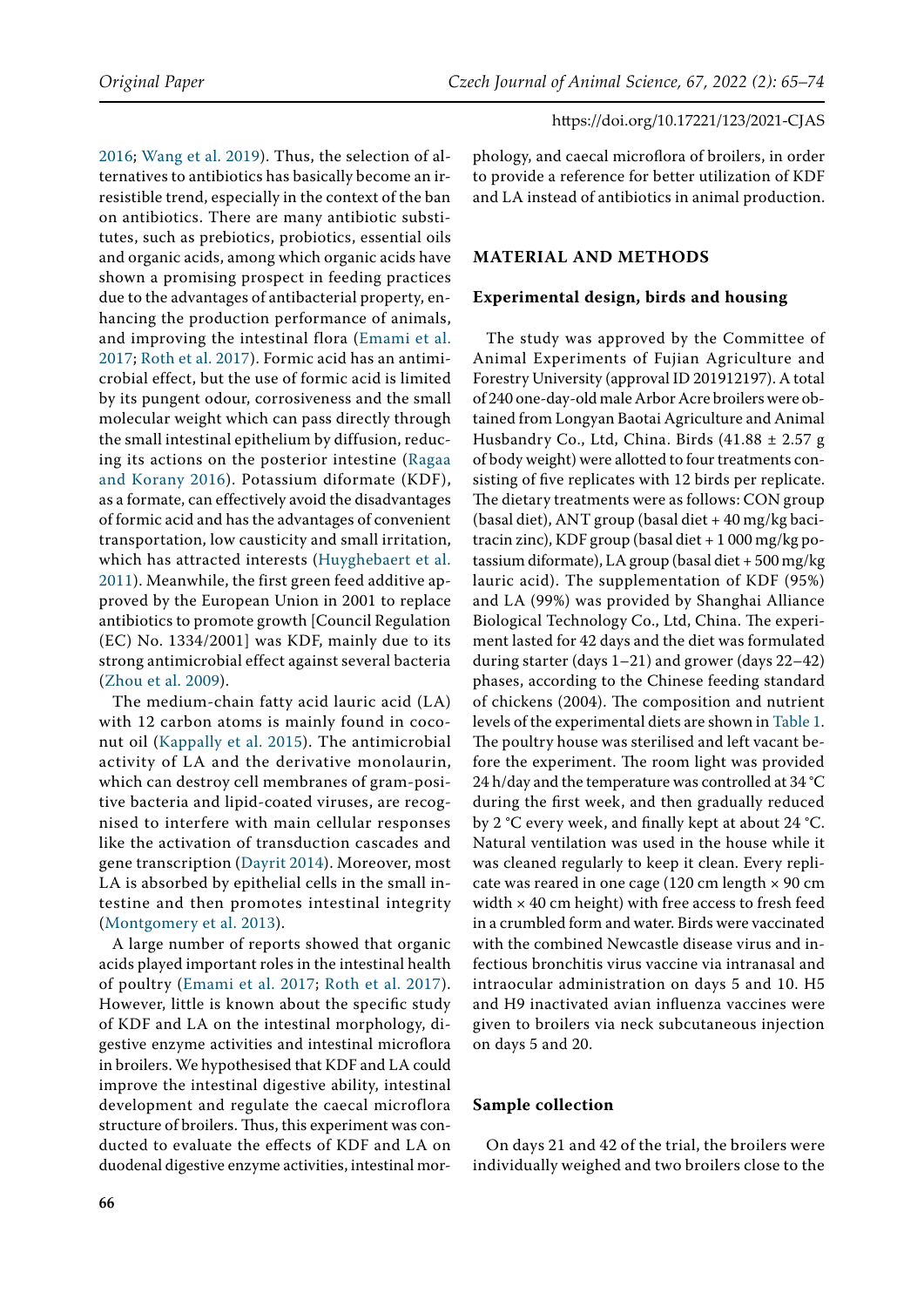| Items                        | Starter<br>$(days 1-21)$ | Grower<br>(days 22-42) |
|------------------------------|--------------------------|------------------------|
| Ingredients                  |                          |                        |
| Corn                         | 51.75                    | 53.25                  |
| Soybean meal (CP 43%)        | 34.73                    | 31.37                  |
| Expanded soybean (CP 36.5%)  | 3.00                     | 6.20                   |
| Fishmeal                     | 2.00                     | $\Omega$               |
| Soybean oil                  | 4.20                     | 5.00                   |
| Limestone                    | 1.22                     | 1.15                   |
| CaHPO <sub>4</sub>           | 1.54                     | 1.56                   |
| DL-Methionine                | 0.26                     | 0.16                   |
| Premix <sup>1</sup>          | 1.00                     | 1.00                   |
| <b>NaCl</b>                  | 0.30                     | 0.30                   |
| Total                        | 100.00                   | 100.00                 |
| Nutrient levels <sup>2</sup> |                          |                        |
| ME (MJ/kg)                   | 12.56                    | 12.98                  |
| $\mathsf{C}\mathsf{P}$       | 21.50                    | 20.00                  |
| Ca                           | 1.00                     | 0.90                   |
| Non-phytate P                | 0.45                     | 0.40                   |
| Lysine                       | 1.19                     | 1.08                   |
| Methionine + cysteine        | 0.91                     | 0.76                   |

Table 1. Composition and nutrient levels of basal diets (air-dry basis; %)

#### $CP = crude protein$

<sup>1</sup>Premix for days  $1-21$  (per kg of diet): vitamin A, 9 800 IU; vitamin  $D_3$ , 2 780 IU; vitamin E, 19.6 mg; vitamin  $K_3$ , 2.24 mg; vitamin  $B_1$ , 1.4 mg; vitamin  $B_2$ , 7 mg; vitamin  $B_3$ , 33.6 mg; vitamin  $B_5$ , 9.8 mg; vitamin  $B_{12}$ , 0.016 8 mg; pyridoxin, 3.36 mg; biotin, 0.056 mg; folic acid, 1.12 mg; choline, 1 300 mg; Cu, 8 mg; Fe, 100 mg; Mn, 120 mg; Zn, 100 mg; Se, 0.3 mg; I, 0.7 mg. Premix for days 22–42 (per kg of diet): vitamin A, 7 000 IU; vitamin  $D_3$ , 2 700 IU; vitamin E, 14 mg; vitamin  $K_3$ , 1.6 mg; vitamin  $B_1$ , 1 mg; vitamin  $B_2$ , 5 mg; vitamin  $B_3$ , 24 mg; vitamin  $B_5$ , 7 mg; vitamin  $B_{12}$ , 0.0168 mg; pyridoxin, 2.40 mg; biotin, 0.04 mg; folic acid, 0.8 mg; choline, 1 000 mg; Cu, 8 mg; Fe, 80 mg; Mn, 100 mg; Zn, 80 mg; Se, 0.3 mg; I, 0.7 mg; <sup>2</sup>calculated values

average replicate weight were chosen and slaughtered. Feed was withdrawn 12 h before slaughter. The middle portion of the duodenum (approximately 4 cm in length) and caecal contents were collected and immediately stored in liquid nitrogen for further analysis. Another duodenum portion was selected, washed with physiological saline and then fixed in the pre-prepared 4% paraformaldehyde solution for 24 h to make a tissue section.

# **Determination of digestive enzyme activities**

The contents of the duodenum were weighed and phosphate buffered saline (pH 7.4) was added by weight/volume =  $1:5$ . Then a homogeniser was used to homogenise it fully, the homogenate was centrifuged at 3 000 r/min for 20 min, and the supernatant was taken for the determination of amylase, trypsin and chymotrypsin. The enzymatic activities of amylase, trypsin and chymotrypsin were determined by the double antibody sandwich method using the ELISA kit (Shanghai Enzymatic Biotechnology Co., Ltd, P.R. China). The standard substances with known concen tration and the samples with unknown concentration were added to the microporous enzyme plate, combined with specific antibody followed by a horseradish peroxidase-conjugated antibody specific for the target enzyme to become an antibody-antigen-enzyme antibody complex, then washed and added a tetramethylbenzidine substrate solution. Finally, the microporous enzyme plate was measured for the absorbance at 450 nm on a microplate reader (Bio-Rad Laboratories, Inc., Hercules, CA, USA). Take the standard concentration as the horizontal, the optical density values for the vertical, draw the standard curve. The sample concentrations were calculated by the standard curve. All experimental operations were conducted in accordance with the kit instructions.

## **Observation of intestinal morphology**

The process of making duodenal slices was based on the previous operations ([Shao et al. 2013](#page-9-7)). Briefly, the fixed tissue samples were dehydrated by anhydrous ethanol multi-dilution gradient and embedded in paraffin. Paraffin sections (5 μm) were sliced using a rotary microtome, dewaxed, stained with haematoxylin and eosin (HE), and the sheet was sealed. The ten complete and vertically oriented villus heights and the crypt depths from each sample were measured by a microscope, and the ratio of the villus height to the crypt depth was calculated. The villus height was determined from the tip to the base. The crypt depth was determined from the base of the villus to the base of the crypt.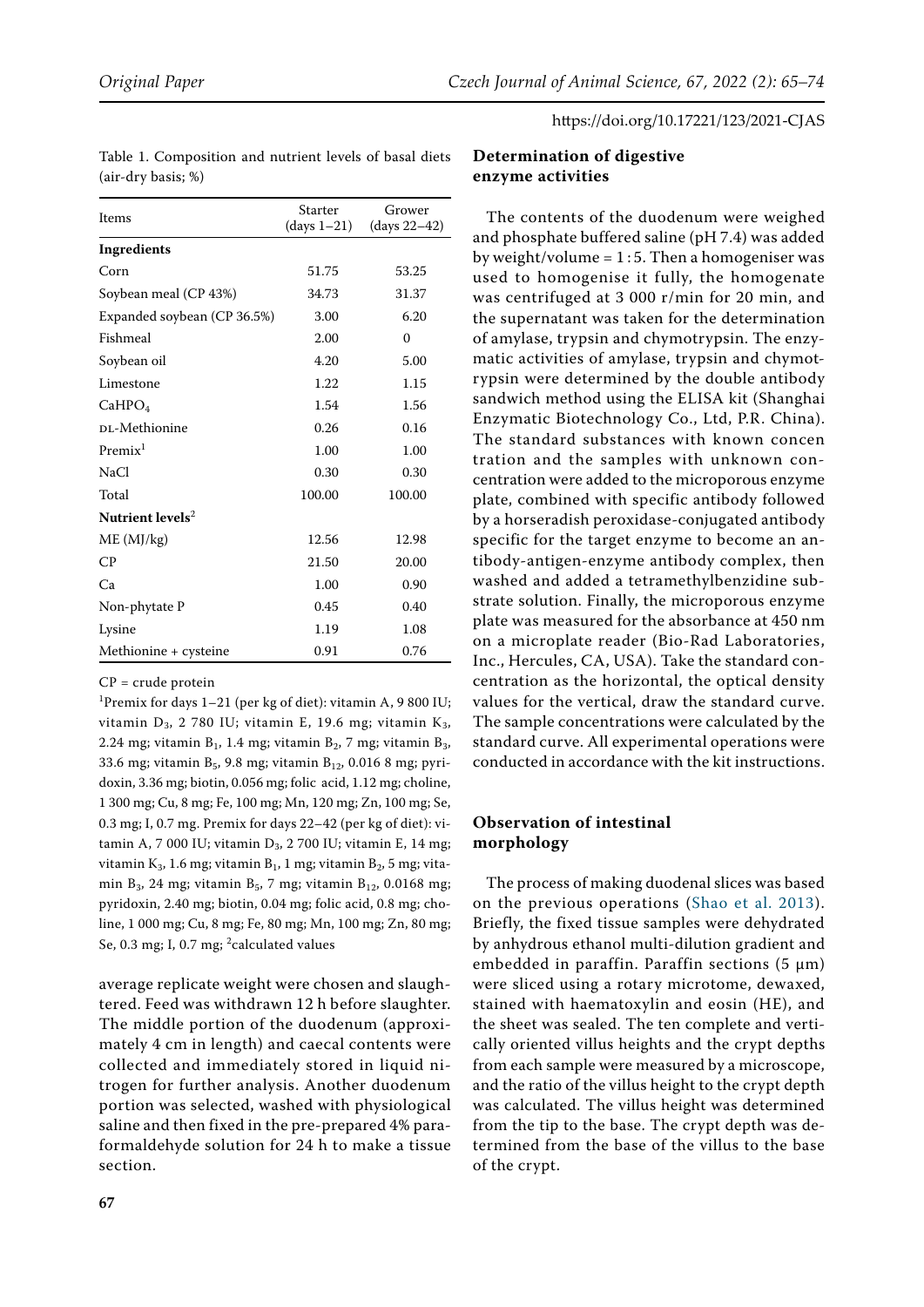# **Determination of caecal microflora**

The caecal microflora was analysed by Mata 16S (Wuhan Servicebio Biological Technology Co., Ltd, P.R. China). Microbial genomic DNA was extracted from caecal contents and sequenced using HiSeq2500 PE250 platform (Illumina, San Diego, CA, USA). According to barcode sequence and primer sequence of PCR amplification, all sample data were extracted. Barcode sequence and primer sequence were truncated, and the sample reads were spliced to obtain spliced sequence called original raw tags. Original raw tags were filtered to remove the low-quality, non-length tags and chimeras to get the clean tags of high-quality. Afterwards, the effective tags were analysed by operational taxonomic unit (OTU) using Uparse software (Uparse v7.0.1001; [https://drive5.](https://drive5.com/uparse/) [com/uparse/](https://drive5.com/uparse/)). The species annotation was made on representative sequences of each OTU to obtain corresponding species annotation information and species abundance distribution based on species according to the results of OTU clustering.

## **Statistical analysis**

The data were analysed by one-way ANOVA using SPSS v22.0 (SPSS Inc., Chicago, IL, USA). The model included diet as the fixed effect and block as the random effect. Duncan's test was used for multiple comparisons. Results were expressed as treatment means with their standard error of the mean (SEM). All graphs were generated using GraphPad Prism 7 (GraphPad Software, La Jolla, CA, USA). *P* < 0.05 was considered to be statistically significant.

## **RESULTS**

# **Effects of ANT, KDF and LA on duodenal digestive functions of broilers**

The effects of dietary supplementation of KDF and LA on duodenal digestive functions of broilers are summarised in Table 2. Compared with CON group, the supplementation of KDF significantly enhanced the chymotrypsin activity on days 21 and 42 ( $P < 0.05$ ), but there were no effects on the activities of trypsin and amylase ( $P > 0.05$ ). The addition of ANT and LA had no effects on digestive enzyme activities (*P* > 0.05). Meanwhile, in broilers fed KDF the chymotrypsin activity was also significantly enhanced compared with those fed ANT on day 42 (*P* < 0.05).

## **Effects of ANT, KDF and LA on intestinal morphology of broilers**

Table 3 presents the effects of KDF and LA on intestinal morphology of broilers. Compared with CON group, the supplementation of ANT, KDF and LA significantly increased the villus length and the villus-to-crypt ratio, while it reduced the crypt depth on days 21 and  $42 (P < 0.05)$ . Besides, in the villus length there were no differences between ANT, KDF and LA groups on days 21 and 42 ( $P > 0.05$ ). The villus-to-crypt ratio in ANT and KDF groups was higher than that in LA group on days 21 and 42 (*P* < 0.05). Broilers receiving LA showed the higher crypt depth compared with ANT group on day 21 (*P* < 0.05). However, no differences were observed

| Items               | Treatment diets    |                          |                          |                                |
|---------------------|--------------------|--------------------------|--------------------------|--------------------------------|
|                     |                    |                          |                          |                                |
|                     | <b>CON</b>         | <b>ANT</b>               | <b>KDF</b>               | LA                             |
| Day 21              |                    |                          |                          |                                |
| Trypsin $(IU/I)$    | $16.94 \pm 0.39$   | $17.73 \pm 0.94$         | $17.47 \pm 0.22$         | $16.70 \pm 0.79$               |
| Chymotrypsin (IU/l) | $27.68 \pm 0.56^b$ | $30.39 \pm 1.50^{ab}$    | $34.39 \pm 2.25^{\circ}$ | $30.18 \pm 0.75^{ab}$          |
| Amylase (IU/l)      | $65.19 \pm 3.84$   | $69.69 \pm 4.60$         | $65.86 \pm 4.97$         | $65.64 \pm 7.12$               |
| Day 42              |                    |                          |                          |                                |
| Trypsin $(IU/I)$    | $19.60 \pm 1.39$   | $19.45 \pm 0.23$         | $19.58 \pm 0.43$         | $19.14 \pm 0.34$               |
| Chymotrypsin (IU/l) | $32.26 \pm 1.20^b$ | $33.16 \pm 1.25^{\rm b}$ | $36.95 \pm 0.11^a$       | $33.86 \pm 0.88$ <sup>ab</sup> |
| Amylase (IU/l)      | $73.29 \pm 3.55$   | $73.85 \pm 9.10$         | $74.07 \pm 4.36$         | $69.12 \pm 4.01$               |

ANT = basal diet + 40 mg/kg bacitracin zinc; CON = basal diet; KDF = basal diet + 1 000 mg/kg potassium diformate;  $LA = basal$  diet + 500 mg/kg lauric acid

<sup>a,b</sup>The same row with different superscripts means significant difference ( $P < 0.05$ )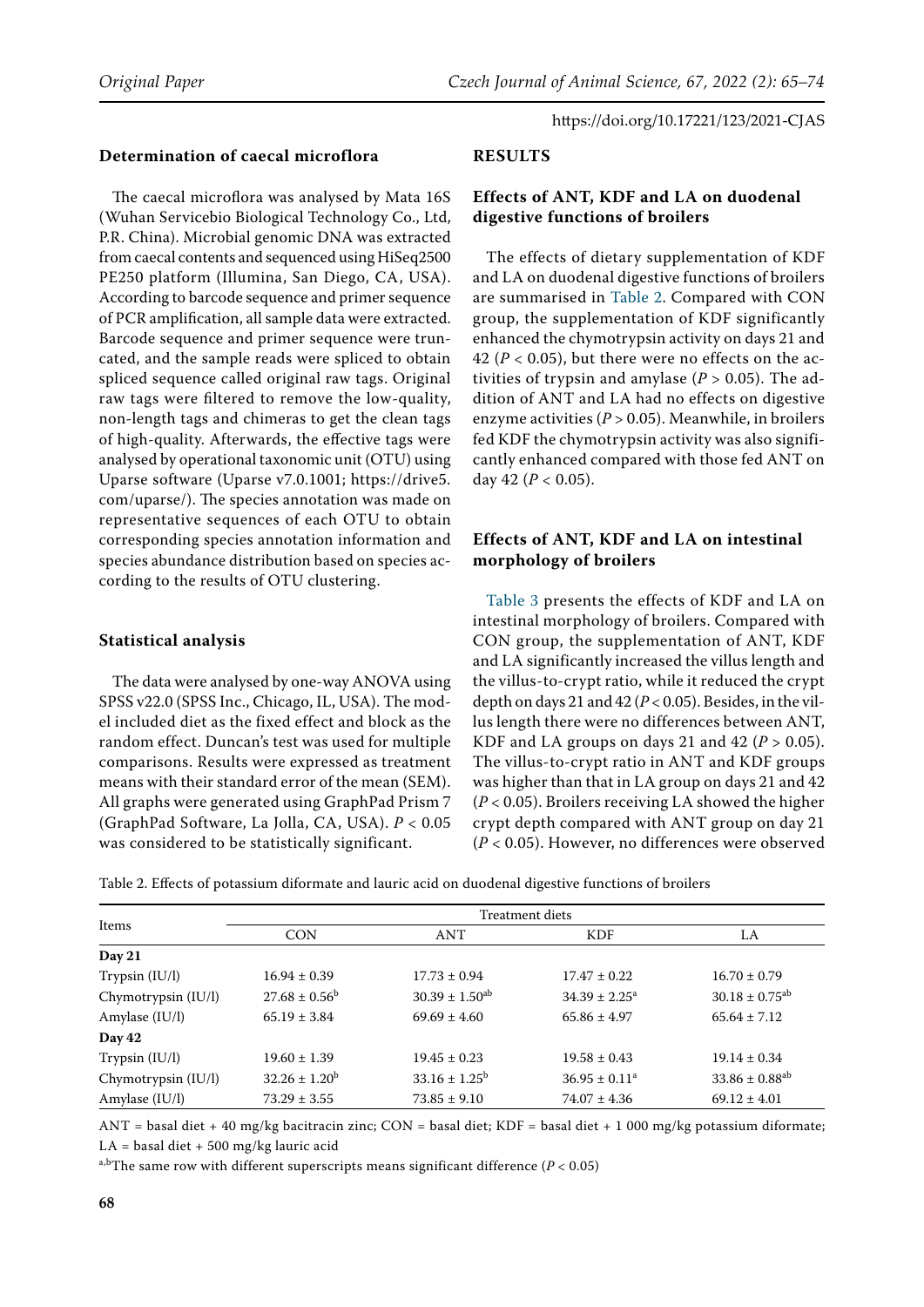| Items                       | <b>Treatment diets</b>       |                               |                                |                             |
|-----------------------------|------------------------------|-------------------------------|--------------------------------|-----------------------------|
|                             | <b>CON</b>                   | <b>ANT</b>                    | <b>KDF</b>                     | LA                          |
| Day 21                      |                              |                               |                                |                             |
| Villus length (µm)          | $1.009.00 \pm 33.38^{\rm b}$ | $1199.63 \pm 9.10^a$          | $1213.35 \pm 6.09^a$           | $1.162.58 \pm 3.00^a$       |
| Depth of $cr$ ypt $(\mu m)$ | $106.97 \pm 1.44^a$          | $87.02 \pm 3.06^{\circ}$      | $89.12 \pm 3.56$ <sup>bc</sup> | $97.10 \pm 1.53^b$          |
| Villus-to-crypt ratio       | $9.44 \pm 0.38^c$            | $13.82 \pm 0.57$ <sup>a</sup> | $13.67 \pm 0.63^a$             | $11.98 \pm 0.18^b$          |
| Day 42                      |                              |                               |                                |                             |
| Villus length (µm)          | $1171.12 \pm 5.12^b$         | $1.309.11 \pm 30.75^a$        | $1,359.20 \pm 26.84^a$         | $1273.78 \pm 45.09^{\circ}$ |
| Depth of $cr$ ypt $(\mu m)$ | $121.24 \pm 3.66^a$          | $104.29 \pm 1.24^c$           | $112.00 \pm 2.35^{\rm b}$      | $114.27 \pm 0.91^{\rm b}$   |
| Villus-to-crypt ratio       | $9.68 \pm 0.30^{\circ}$      | $12.55 \pm 0.25^{\text{a}}$   | $12.14 \pm 0.30^a$             | $11.14 \pm 0.31^b$          |

Table 3. Effects of potassium diformate and lauric acid on intestinal morphology of broilers

ANT = basal diet + 40 mg/kg bacitracin zinc; CON = basal diet; KDF = basal diet + 1 000 mg/kg potassium diformate;  $LA = basal$  diet + 500 mg/kg lauric acid

<sup>a-c</sup>The same row with different superscripts means significant difference ( $P < 0.05$ )

in the crypt depth in KDF group compared with ANT and LA groups (*P* > 0.05). Broilers fed KDF and LA showed the higher crypt depth compared with ANT group ( $P < 0.05$ ), but there were no differences in the crypt depth between KDF and LA groups on day  $42 (P > 0.05)$ .

# **Effects of ANT, KDF and LA on caecal microflora of broilers**

The effects of KDF and LA on the alpha diversity of caecal contents microflora are shown in Table 4. Coverage rate almost reached 0.99 among all treat-

ments, which indicated a high coverage. However, there were no differences in the alpha diversity of caecal contents microflora between all treatments on days 21 and 42 ( $P > 0.05$ ).

The relative abundance of caecal microflora at the phylum level in broilers on days 21 and 42 is depicted in Table 5 and [Figure 1](#page-5-0). Firmicutes were the most abundant phylum on day 21, while Firmicutes and Bacteroidetes were the most abundant phyla on day 42, accounting for 99% and 98% of all bacteria, respectively. Furthermore, the relative abundance of caecal microflora at the phylum level in broilers on days 21 and 42 was not affected by dietary treatments  $(P > 0.05)$ .

Table 4. Effects of potassium diformate and lauric acid on alpha diversity of cecal contents microflora

| Items         | <b>Treatment diets</b> |                      |                      |                     |
|---------------|------------------------|----------------------|----------------------|---------------------|
|               | <b>CON</b>             | ANT                  | <b>KDF</b>           | LA.                 |
| Day $21$      |                        |                      |                      |                     |
| OTU number    | $351.20 \pm 23.09$     | $364.60 \pm 23.86$   | $362.00 \pm 44.48$   | $384.20 \pm 41.01$  |
| Ace index     | $620.86 \pm 50.22$     | $640.27 \pm 50.53$   | $601.46 \pm 83.50$   | $630.81 \pm 36.57$  |
| Chaol index   | $619.98 \pm 64.47$     | $658.70 \pm 71.11$   | $641.52 \pm 110.39$  | $650.88 \pm 47.18$  |
| Shannon index | $5.09 \pm 0.12$        | $5.20 \pm 0.13$      | $4.96 \pm 0.71$      | $4.88 \pm 0.29$     |
| Coverage rate | $0.99 \pm 0.00$        | $0.99 \pm 0.00$      | $0.99 \pm 0.0$       | $0.99 \pm 0.00$     |
| Day 42        |                        |                      |                      |                     |
| OTU number    | $552.60 \pm 6.77$      | $638.00 \pm 40.69$   | $581.20 \pm 49.36$   | $635.40 \pm 26.56$  |
| Ace index     | $895.96 \pm 13.64$     | $1124.81 \pm 155.66$ | $1.077.77 \pm 77.73$ | $1108.25 \pm 91.80$ |
| Chaol index   | $928.08 \pm 30.57$     | $1152.06 \pm 142.21$ | $1103.52 \pm 97.80$  | $1128.58 \pm 99.83$ |
| Shannon index | $4.21 \pm 0.15$        | $4.74 \pm 0.19$      | $3.21 \pm 0.44$      | $4.23 \pm 0.24$     |
| Coverage rate | $0.99 \pm 0.00$        | $0.99 \pm 0.00$      | $0.99 \pm 0.0$       | $0.99 \pm 0.00$     |

ANT = basal diet + 40 mg/kg bacitracin zinc; CON = basal diet; KDF = basal diet + 1 000 mg/kg potassium diformate;  $LA = basal$  diet + 500 mg/kg lauric acid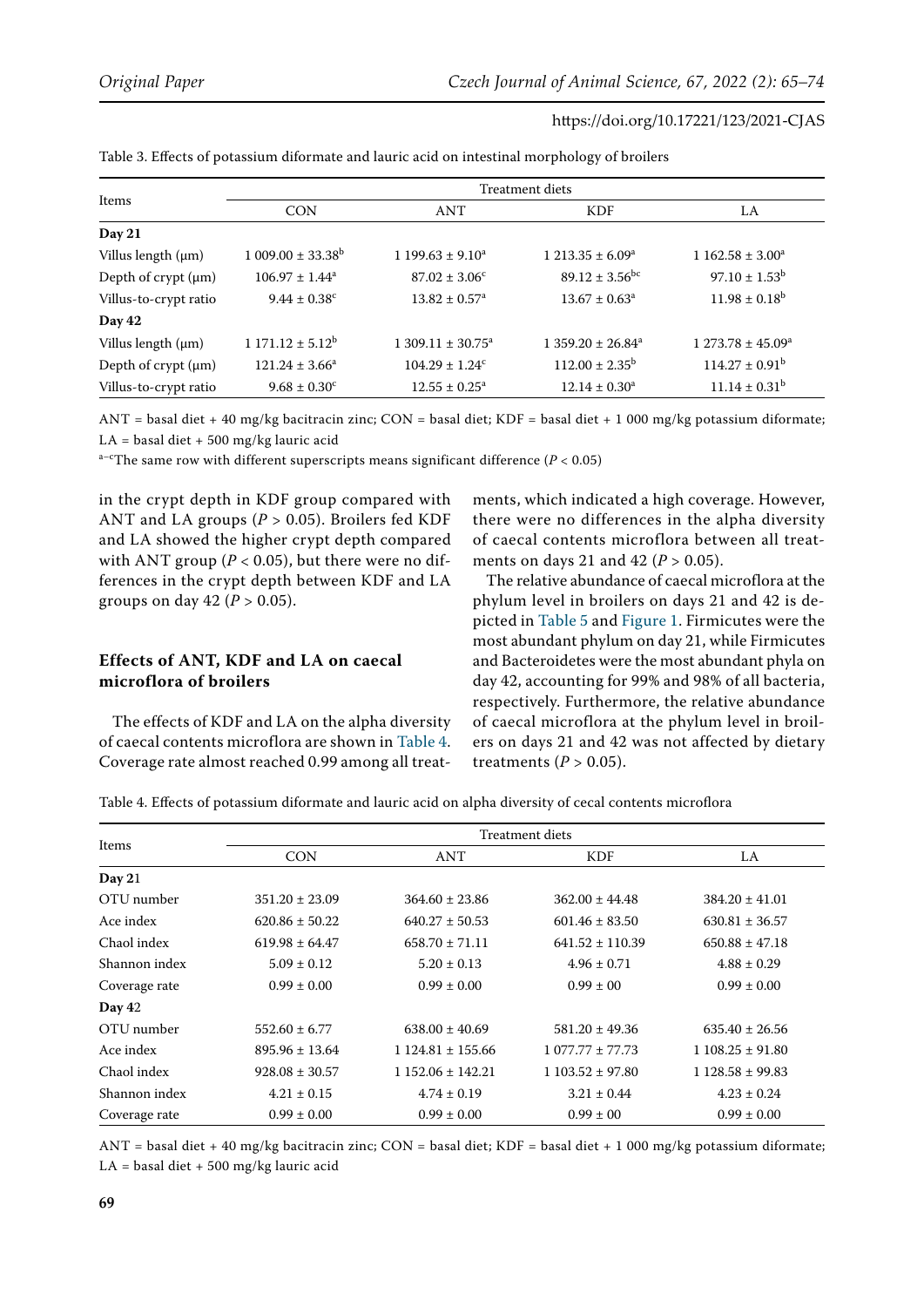| Items                | Treatment diets   |                         |                         |                               |
|----------------------|-------------------|-------------------------|-------------------------|-------------------------------|
|                      | <b>CON</b>        | ANT                     | <b>KDF</b>              | LA.                           |
| Day 21               |                   |                         |                         |                               |
| Actinobacteria       | $0.02 \pm 0.00^a$ | $0.00 \pm 0.00^{\rm b}$ | $0.01 \pm 0.00^{\rm b}$ | $0.01 \pm 0.00^{\rm b}$       |
| <b>Bacteroidetes</b> | $0.02 \pm 0.01$   | $0.00 \pm 0.00$         | $0.01 \pm 0.00$         | $0.00 \pm 0.00$               |
| Firmicutes           | $99.74 \pm 0.14$  | $99.52 \pm 0.19$        | $99.78 \pm 0.80$        | $99.40 \pm 0.33$              |
| Proteobacteria       | $0.22 \pm 0.15$   | $0.47 \pm 0.19$         | $0.20 \pm 0.08$         | $0.58 \pm 0.34$               |
| Other                | $0.00 \pm 0.00$   | $0.00 \pm 0.00$         | $0.01 \pm 0.00$         | $0.01 \pm 0.01$               |
| Day 42               |                   |                         |                         |                               |
| <b>Bacteroidetes</b> | $10.48 \pm 5.56$  | $14.85 \pm 2.07$        | $9.13 \pm 3.58$         | $12.70 \pm 3.82$              |
| <b>Firmicutes</b>    | $88.69 \pm 5.44$  | $84.39 \pm 2.30$        | $90.61 \pm 3.60$        | $86.58 \pm 3.88$              |
| Proteobacteria       | $0.06 \pm 0.01$   | $0.13 \pm 0.05$         | $0.03 \pm 0.02$         | $0.15 \pm 0.06$               |
| Other                | $0.77 \pm 0.21^a$ | $0.63 \pm 0.14^{ab}$    | $0.23 \pm 0.06^b$       | $0.56 \pm 0.07$ <sup>ab</sup> |

Table 5. Effects of potassium diformate and lauric acid on relative abundance of cecal contents microflora at phylum level

ANT = basal diet + 40 mg/kg bacitracin zinc; CON = basal diet; KDF = basal diet + 1 000 mg/kg potassium diformate;  $LA = basal$  diet + 500 mg/kg lauric acid

<sup>a,b</sup>The same row with different superscripts means significant difference ( $P < 0.05$ )

As shown in Table 6 and [Figure 2,](#page-7-0) the dominant bacteria at the genus level in caecum were *Faecalibacterium*, *Oscillospira* and *Ruminococcus* on day 21 while *Faecalibacterium* and *Bacteroidetes* on day 42. Compared with CON group, dietary supplementation of LA increased the relative abundance of *Faecalibacterium* on day 21 and the relative abundance of *Bacillus* on day 42 (*P* < 0.05). In addition, compared with CON group, dietary KDF increased the relative abundance of *Faecalibacterium* and decreased the relative abundance of *Dorea* on day 42 (*P* < 0.05).

### **DISCUSSION**

# **Effects of ANT, KDF and LA on duodenal digestive functions of broilers**

Intestinal digestive enzymes, such as chymotrypsin, trypsin and amylase, are mainly responsible for protein and carbohydrate digestion, and they have great impacts on the growth of broilers ([Zhao](#page-9-8) [et al. 2007\)](#page-9-8). Limited reports have shown that the digestive enzyme activities may be closely associated with pH [\(Kim et al. 2005\)](#page-9-9), but little is known

<span id="page-5-0"></span>

Figure 1. Relative abundance of cecal contents microflora at phylum level (A) on day 21 and (B) on day 42 ANT = basal diet + 40 mg/kg bacitracin zinc; CON = basal diet; KDF = basal diet + 1 000 mg/kg potassium diformate;  $LA = basal$  diet + 500 mg/kg lauric acid

Each bar represents the relative abundance of each treatment. Each color represents a particular bacterial phylum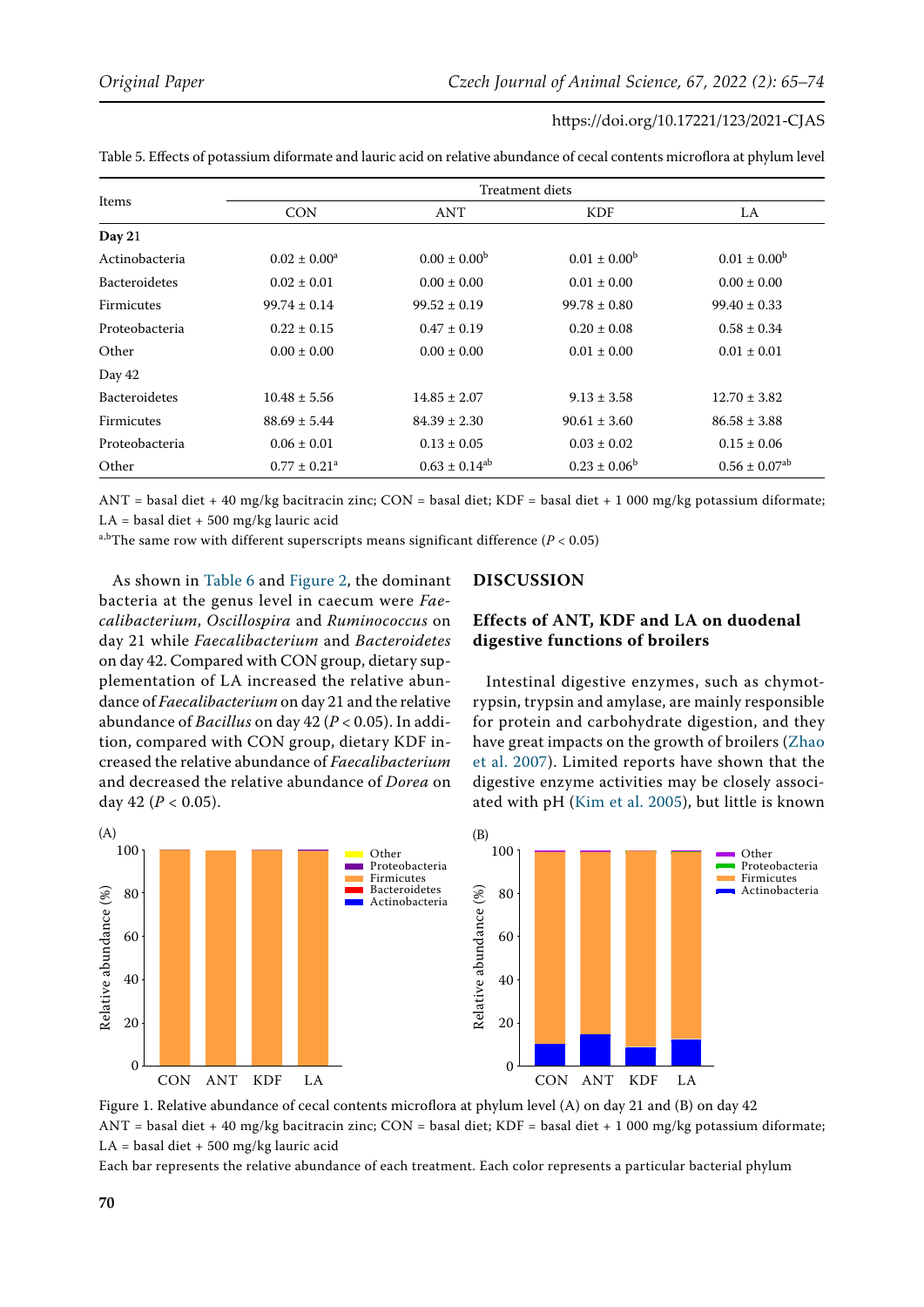Table 6. Effects of potassium diformate and lauric acid on relative abundance of cecal contents microflora at genus level

| Items              | <b>Treatment</b> diets        |                        |                        |                          |
|--------------------|-------------------------------|------------------------|------------------------|--------------------------|
|                    | <b>CON</b>                    | <b>ANT</b>             | <b>KDF</b>             | LA                       |
| Day 21             |                               |                        |                        |                          |
| Blautia            | $0.79 \pm 0.31$               | $2.25 \pm 0.93$        | $0.41 \pm 0.17$        | $0.85 \pm 0.33$          |
| $cc_115$           | $1.24 \pm 1.05$               | $1.15 \pm 1.14$        | $1.60 \pm 0.97$        | $0.27 \pm 0.11$          |
| Coprobacillus      | $0.23 \pm 0.06$               | $2.06 \pm 1.16$        | $0.43 \pm 0.17$        | $0.38 \pm 0.08$          |
| Coprococcus        | $1.40\pm0.29$                 | $0.71 \pm 0.22$        | $2.29 \pm 1.43$        | $0.74 \pm 0.33$          |
| Dorea              | $1.90 \pm 1.00$               | $1.89 \pm 0.55$        | $2.20 \pm 0.86$        | $2.13\pm0.65$            |
| Faecalibacterium   | $9.78 \pm 3.71^b$             | $16.68 \pm 2.70^b$     | $21.09 \pm 5.68^b$     | $33.51 \pm 2.47^a$       |
| Lactobacillus      | $0.24 \pm 0.14$               | $0.38 \pm 0.44$        | $0.47 \pm 0.31$        | $0.26\pm0.15$            |
| Oscillospira       | $16.75 \pm 2.87$              | $16.76 \pm 3.23$       | $14.80 \pm 1.59$       | $12.23 \pm 1.66$         |
| Ruminococcus       | $5.68 \pm 1.65$               | $8.59 \pm 0.62$        | $6.71 \pm 0.89$        | $6.16 \pm 0.72$          |
| Streptococcus      | $0.43\pm0.22$                 | $0.32 \pm 0.26$        | $0.05 \pm 0.04$        | $0.08 \pm 0.34$          |
| Other              | $61.56 \pm 6.97$ <sup>a</sup> | $49.22 \pm 11.69^{ab}$ | $49.94 \pm 12.04^{ab}$ | $43.39 \pm 4.57^{\rm b}$ |
| Day 42             |                               |                        |                        |                          |
| <b>Bacillus</b>    | $0.25 \pm 0.12^b$             | $0.36 \pm 0.12^{ab}$   | $0.10 \pm 0.04^b$      | $0.62 \pm 0.07^a$        |
| <b>Bacteroides</b> | $10.46 \pm 5.56$              | $14.78 \pm 2.08$       | $9.04 \pm 3.58$        | $12.66 \pm 3.81$         |
| Blautia            | $0.22 \pm 0.05$               | $0.23 \pm 0.05$        | $0.19 \pm 0.07$        | $0.11 \pm 0.02$          |
| $cc_115$           | $0.57 \pm 0.11$               | $0.64 \pm 0.21$        | $0.36 \pm 0.15$        | $0.52 \pm 0.08$          |
| Clostridium        | $0.14 \pm 0.03$               | $0.28 \pm 0.11$        | $0.11 \pm 0.03$        | $0.10 \pm 0.04$          |
| Coprobacillus      | $0.37 \pm 0.08$               | $0.43 \pm 0.16$        | $0.21 \pm 0.08$        | $0.35 \pm 0.12$          |
| Coprococcus        | $0.79 \pm 0.17$               | $0.83 \pm 0.14$        | $0.44 \pm 0.26$        | $0.62 \pm 0.08$          |
| Dorea              | $0.69 \pm 0.13^{ab}$          | $0.82 \pm 0.14^a$      | $0.26 \pm 0.10^c$      | $0.41\pm0.07^{\rm bc}$   |
| Eggerthella        | $0.17 \pm 0.03^{ab}$          | $0.23 \pm 0.06^a$      | $0.06 \pm 0.01^b$      | $0.19 \pm 0.03^a$        |
| Enterococcus       | $0.23 \pm 0.07$               | $0.37 \pm 0.17$        | $0.34 \pm 0.31$        | $0.10\pm0.05$            |
| Faecalibacterium   | $46.35 \pm 1.88$ <sup>b</sup> | $37.79 \pm 3.89^b$     | $63.58 \pm 6.52^a$     | $45.91 \pm 4.05^{\rm b}$ |
| Lactobacillus      | $2.88 \pm 0.93$               | $4.42 \pm 1.28$        | $1.06 \pm 3.46$        | $4.87 \pm 1.15$          |
| Oscillospira       | $3.85\pm0.60$                 | $4.63 \pm 0.48$        | $4.43 \pm 0.21$        | $3.55\pm0.36$            |
| Ruminococcus       | $1.86 \pm 0.33$               | $2.49 \pm 0.30$        | $1.62 \pm 0.21$        | $1.90\pm0.21$            |
| Streptococcus      | $0.75\pm0.42$                 | $1.88 \pm 0.92$        | $0.17 \pm 0.08$        | $0.82 \pm 0.37$          |
| Other              | $30.43 \pm 4.01^a$            | $29.83 \pm 2.24^a$     | $18.05 \pm 3.60^b$     | $27.27 \pm 2.66^{ab}$    |

 $ANT = basal$  diet + 40 mg/kg bacitracin zinc;  $CON = basal$  diet;  $KDF = basal$  diet + 1 000 mg/kg potassium diformate;  $LA = basal$  diet + 500 mg/kg lauric acid

 $a$ -cThe same row with different superscripts means significant difference ( $P < 0.05$ )

about the underlying mechanism regarding the use of organic acids to modulate intestinal digestive enzymes. The relevant study mentioned that using organic acids in the diet may reduce the intestinal pH and promote the secretion of intestinal digestive enzymes [\(Mroz et al. 2002\)](#page-9-10). For example, [Naderi](#page-9-11)  [Farsani et al. \(2020\)](#page-9-11) pointed that using KDF added to rainbow trout diets could potentially enhance the level of lipase, protease, and amylase activity, which was almost in agreement with the above experimental results. The digestive enzyme activities are the highest at the optimal pH [\(Hamid et al.](#page-9-12) [2018\)](#page-9-12). The reason why the chymotrypsin activity in KDF group was enhanced was that KDF may rapidly reduce the pH in the intestine and reach the optimal pH to activate chymotrypsin. Adding KDF and LA had no significant improvement in the activities of amylase and trypsin. We speculated that enzyme activities were affected by many factors such as diet composition and regulation of digestive enzymes in the body ([Hamid et al. 2018\)](#page-9-12). Thus, the effects of the precise appropriate addition of KDF and LA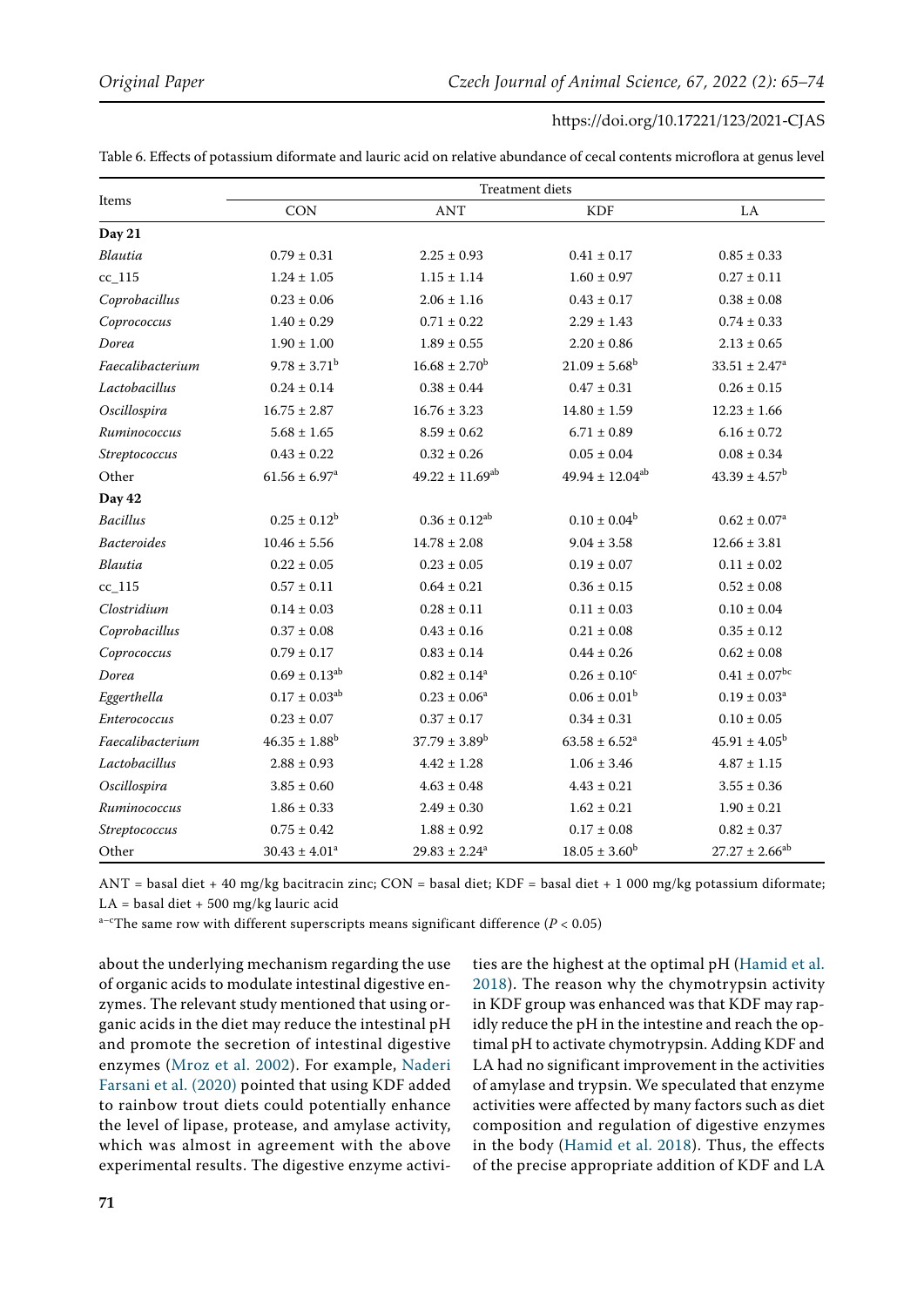<span id="page-7-0"></span>

Figure 2. Relative abundance of cecal contents microflora at genus level (A) on day 21 and (B) on day 42 ANT = basal diet + 40 mg/kg bacitracin zinc; CON = basal diet; KDF = basal diet + 1 000 mg/kg potassium diformate;  $LA = basal$  diet + 500 mg/kg lauric acid

Each bar represents the relative abundance of each treatment. Each color represents a particular bacterial genus

and underlying mechanisms on intestinal digestive enzymes should be further studied.

## **Effects of ANT, KDF and LA on intestinal morphology in the duodenum of broilers**

Intestinal morphology, including villus height, crypt depth and the villus-to-crypt ratio, is directly connected with the intestinal health of broilers [\(Sen et al. 2012\)](#page-9-13). In the current experiment, the addition of ANT, KDF and LA could significantly increase the villus length and the villus-to-crypt ratio, decrease the crypt depth in the duodenum, which further promoted the digestion and absorption of nutrients in the intestine. Our results were consistent with earlier findings, where feeding organic acids in broiler diets increased the villus height when compared with the unsupplemented group ([Poeikhampha and Bunchasak](#page-9-14)  [2011\)](#page-9-14). Such improved intestinal morphology may be explained by the following reasons. Derivatives of short-chain fatty acids like KDF are the main energy substrate for the growth and development of the intestine ([Elala and Ragaa 2015\)](#page-8-2). Most LA is absorbed by the small intestinal epithelial cells, then it is transported into the liver, where it is converted to energy and other metabolites, resulting in promoting the development of small intestinal epithelial cells [\(Montgomery et al. 2013\)](#page-9-6). Besides, the supplementation of KDF and LA promotes intestinal morphology, which is attributed to their antibacterial effects, reducing the growth and colonization of many pathogenic bacteria, decreasing

the inflammation of intestinal mucosa, and increasing the height and secretion of villi ([Pelicano et al.](#page-9-15) [2005\)](#page-9-15). Notably, pH can affect the cell growth and increased acidity is beneficial for the cell division [\(Lupton and Jacobs 1987](#page-9-16)). Hence, it can be inferred that KDF and LA could provide energy for intestinal growth, inhibit pathogenic bacteria and reduce pH, and subsequently promote the cell division.

# **Effects of ANT, KDF and LA on caecal microflora of broilers**

Intestinal microflora can not only degrade some substances that cannot be directly used by the body to produce nutrients ([Cho et al. 2012\)](#page-8-3), but also maintain the integrity of intestinal structure and act as the first line of defence against pathogenic bacteria invading the body, which play vital roles in animal growth.

The alpha diversity including Chao 1 index, Ace index and Shannon index did not show any differences between the treatments on days 21 and 42, which reflected that KDF and LA exhibited no great influence on the richness of caecal microflora. At the phylum level, Firmicutes were not significantly changed by KDF and LA, but they were still dominant caecal bacteria of broilers, which was consistent with the previous report ([Wei et al.](#page-9-17) [2013](#page-9-17)). Our results showed that dietary LA increased *Faecalibacterium* on day 21 and *Bacillus* on day 42, while dietary KDF increased the relative abundance of *Faecalibacterium* and decreased the relative abundance of *Dorea* on day 42 compared with CON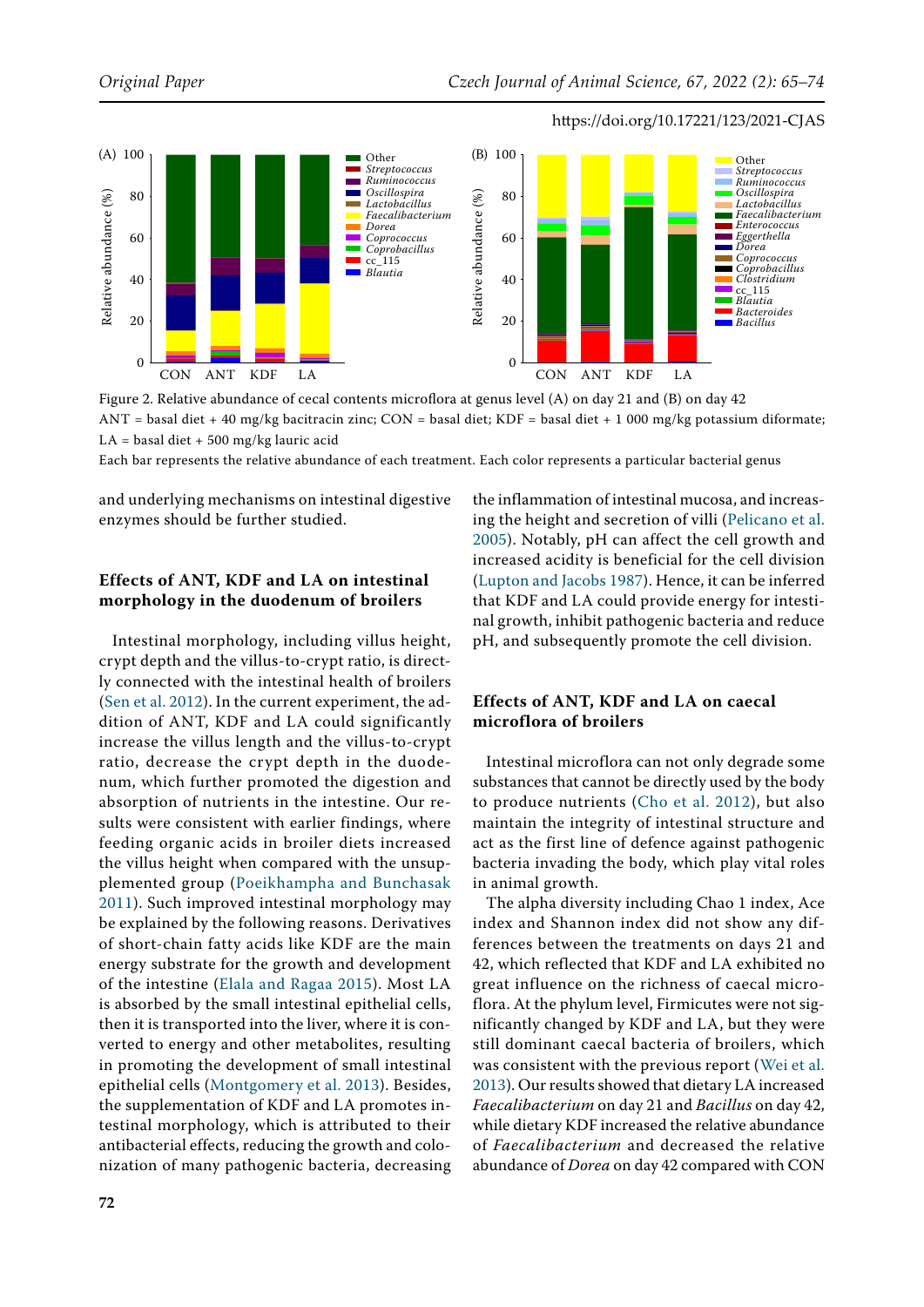group. Thus, this experiment suggested that dietary KDF and LA regulated the caecal microflora which may be due to the fact that most pathogenic bacteria are suitable for growth in a neutral or weakly alkaline environment, while beneficial bacteria are more suitable for growth in an acidic environment with pH of 5.8~6.2 [\(Ford 1974](#page-8-4)). *Faecalibacterium* plays an important role in producing short-chain fatty acids which stimulate epithelial cell proliferation and differentiation and anti-inflammatory effects ([Huyghebaert et al. 2011](#page-9-3); [Huang et al.](#page-9-18)  [2021\)](#page-9-18). Members of the genus *Bacillus* are related to produce antimicrobial compounds such as lipopeptides, surfactin, bacteriocins and bacteriocin-like inhibitory substances [\(De Cesare et al.](#page-8-5)  [2019](#page-8-5)). Obesity disease is positively related with *Dorea* ([Huang et al. 2021\)](#page-9-18). Therefore, we speculated that the beneficial effects of KDF and LA on the above intestinal morphology might be associated with the regulation of the caecal microflora structure, which was in accordance with the previous report ([Gao et al. 2019](#page-9-19)). Conversely, several studies reported that the addition of KDF and LA reduced intestinal harmful bacteria and beneficial bacteria, or had low effects on intestinal microflora ([Canibe et al. 2001](#page-8-6); [Yang et al. 2019\)](#page-9-20), which was inconsistent with these experimental results, which may be related to the amount of additives, diet composition and different experimental conditions. Actually, most previous findings in broilers fed organic acids were similar to the experimental results. For example, the dietary supplementation of 5 g/kg KDF reduced the number of *Salmonella*, *Escherichia coli* and *Clostridium difficile* in the caecum of Kebao broiler chickens [\(Ragaa and Korany](#page-9-0)  [2016\)](#page-9-0) whereas there is no clear explanation for the antibacterial mechanisms of organic acids. On the one hand, it is believed that the undissociated form of organic acids is the basic form of their antibacterial action, while the unionised form of organic acids is the fat-soluble form, which can passively diffuse through the microbial cell wall to destroy certain types of bacteria, where they can release protons in a highly alkaline environment, resulting in a decrease in pH in the cell and a decrease in the function of microbial enzymes and nutrient transport system ([van der Aar et al. 2017](#page-9-21)). On the other hand, the cell will consume a large amount of its own energy and transport excessive accumulation of acid ions out of the cell to maintain a balanced intracellular pH, affecting bacterial metabolism

([Narayanan et al. 2008\)](#page-9-22). Therefore, organic acids can inhibit harmful bacteria and regulate the balance of intestinal microflora.

## **CONCLUSION**

Based on the current findings, it may be concluded that the addition of KDF enhanced the chymotrypsin activity. Dietary KDF and LA maintained the intestinal morphology by improving the villus length and the villus-to-crypt ratio and decreasing the crypt depth, and regulated the caecal microflora, which are good substitutes for antibiotics.

## **Conflict of interest**

The authors declare no conflict of interest.

## **REFERENCES**

- <span id="page-8-6"></span>Canibe N, Steien SH, Overland M, Jensen BB. Effect of Kdiformate in starter diets on acidity, microbiota, and the amount of organic acids in the digestive tract of piglets, and on gastric alterations. J Anim Sci. 2001 Aug 1; 79(8):2123-33.
- <span id="page-8-3"></span>Cho I, Yamanishi S, Cox L, Methe BA, Zavadil J, Li K, Gao Z, Mahana D, Raju K, Teitler I, Li H, Alekseyenko AV, Blaser MJ. Antibiotics in early life alter the murine colonic microbiome and adiposity. Nature. 2012 Aug; 488(7413):621-6.
- <span id="page-8-1"></span>Dayrit FM. The properties of lauric acid and their significance in coconut oil. J Am Oil Chem Soc. 2014 Nov 15;  $92(1):1-15$
- <span id="page-8-5"></span>De Cesare A, Caselli E, Lucchi A, Sala C, Parisi A, Manfreda G, Mazzacane S. Impact of a probiotic-based cleaning product on the microbiological profile of broiler litters and chicken caeca microbiota. Poult Sci. 2019 Sep 1; 98(9):3602-10.
- <span id="page-8-2"></span>Elala NMA, Ragaa NM. Eubiotic effect of a dietary acidifier (potassium diformate) on the health status of cultured Oreochromis niloticus. J Adv Res. 2015 Jul 1;6(4):621-9.
- <span id="page-8-0"></span>Emami NK, Daneshmand A, Naeini SZ, Graystone EN, Broom LJ. Effects of commercial organic acid blends on male broilers challenged with E. coli K88: Performance, microbiology, intestinal morphology, and immune response. Poult Sci. 2017 Sep 1;96(9):3254-63.
- <span id="page-8-4"></span>Ford DJ. The effect of the microflora on gastrointestinal pH in the chick. Br Poult Sci. 1974 Jan 1;15(1):131-40.